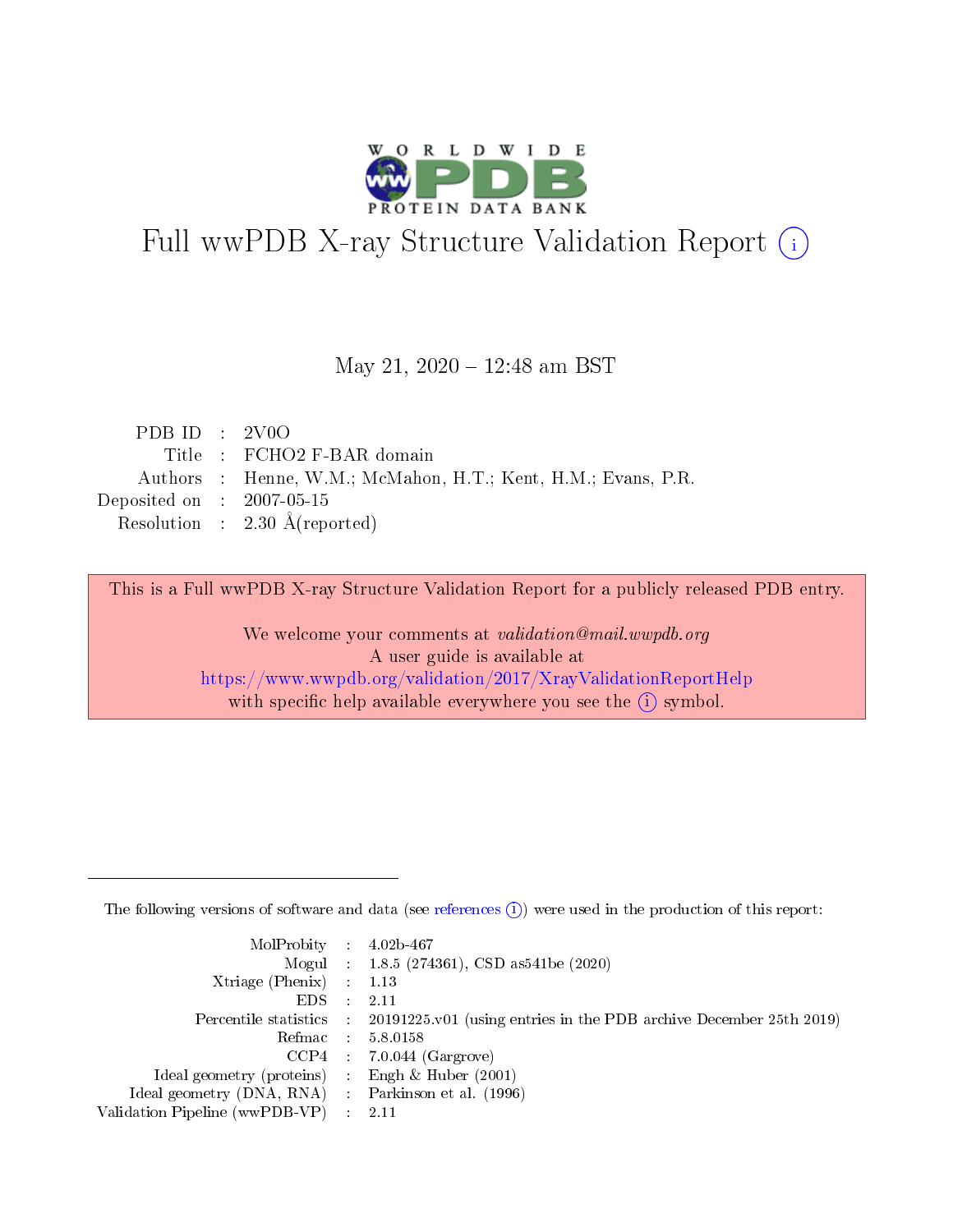# 1 [O](https://www.wwpdb.org/validation/2017/XrayValidationReportHelp#overall_quality)verall quality at a glance  $(i)$

The following experimental techniques were used to determine the structure: X-RAY DIFFRACTION

The reported resolution of this entry is 2.30 Å.

Percentile scores (ranging between 0-100) for global validation metrics of the entry are shown in the following graphic. The table shows the number of entries on which the scores are based.



| Metric                | Whole archive<br>$(\#\text{Entries})$ | Similar resolution<br>$(\#\text{Entries}, \text{resolution range}(\text{\AA}))$ |
|-----------------------|---------------------------------------|---------------------------------------------------------------------------------|
| Clashscore            | 141614                                | $5643(2.30-2.30)$                                                               |
| Ramachandran outliers | 138981                                | $5575(2.30-2.30)$                                                               |
| Sidechain outliers    | 138945                                | $5575(2.30-2.30)$                                                               |
| RSRZ outliers         | 127900                                | $4938(2.30-2.30)$                                                               |

The table below summarises the geometric issues observed across the polymeric chains and their fit to the electron density. The red, orange, yellow and green segments on the lower bar indicate the fraction of residues that contain outliers for  $\geq=3$ , 2, 1 and 0 types of geometric quality criteria respectively. A grey segment represents the fraction of residues that are not modelled. The numeric value for each fraction is indicated below the corresponding segment, with a dot representing fractions  $\epsilon = 5\%$  The upper red bar (where present) indicates the fraction of residues that have poor fit to the electron density. The numeric value is given above the bar.

| Mol | $\sqrt{\phantom{a}}$ Chain $\sqrt{\phantom{a}}$ Length | Quality of chain |    |
|-----|--------------------------------------------------------|------------------|----|
|     | 276                                                    | 6%<br>95%        |    |
|     | 276                                                    | 12%<br>92%       | 6% |
|     | 276                                                    | $\%$<br>91%      | 7% |

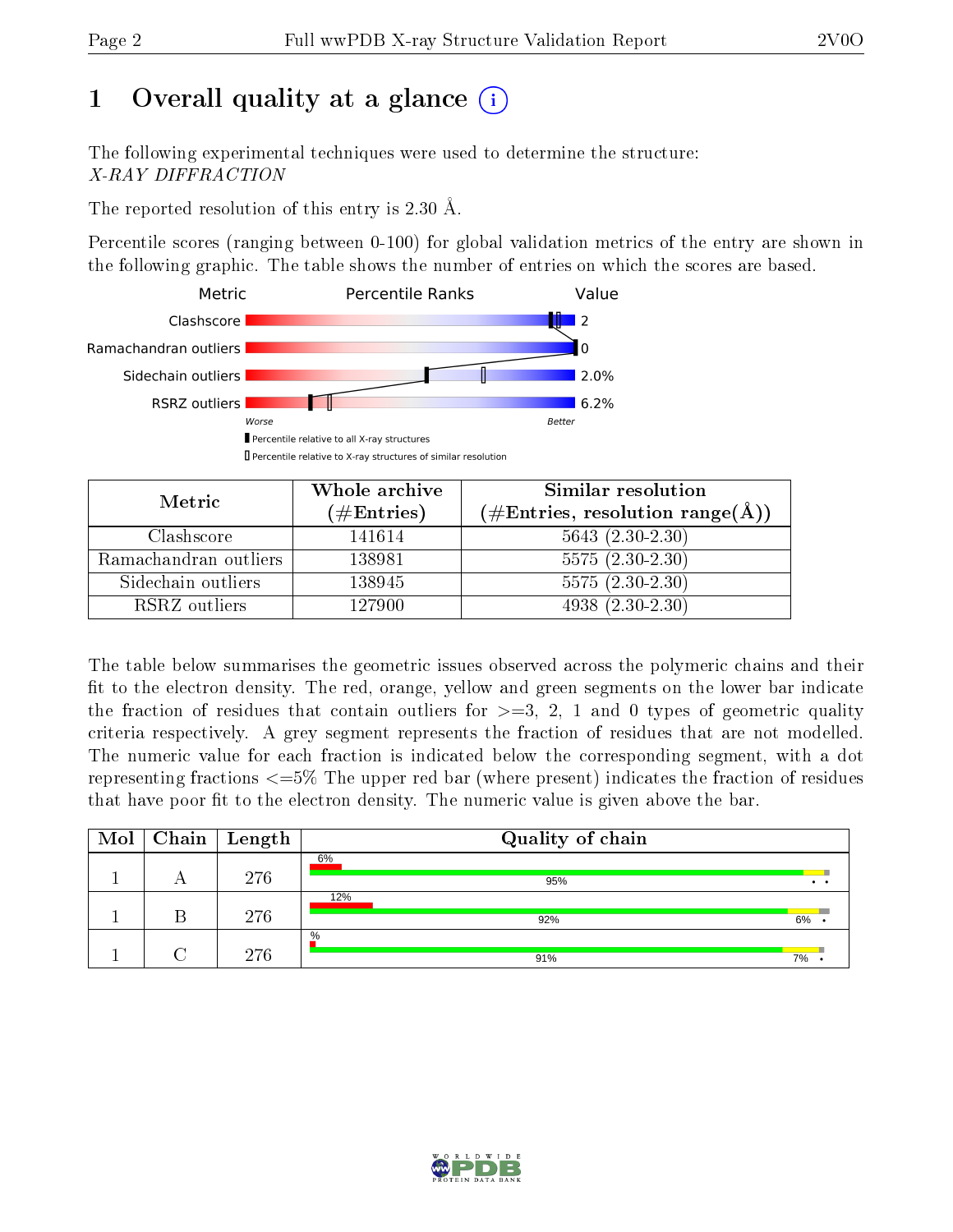# 2 Entry composition (i)

There are 3 unique types of molecules in this entry. The entry contains 6757 atoms, of which 0 are hydrogens and 0 are deuteriums.

In the tables below, the ZeroOcc column contains the number of atoms modelled with zero occupancy, the AltConf column contains the number of residues with at least one atom in alternate conformation and the Trace column contains the number of residues modelled with at most 2 atoms.

| Mol | Chain | Residues |       |                | Atoms |       | $\rm ZeroOcc \mid AltConf \mid Trace \mid$ |  |  |
|-----|-------|----------|-------|----------------|-------|-------|--------------------------------------------|--|--|
|     |       | 273      | Total |                |       |       |                                            |  |  |
|     |       |          | 2196  | 1383           | 373   | 432 8 |                                            |  |  |
|     |       | 271      | Total | $\overline{C}$ | -N    |       |                                            |  |  |
|     |       |          | 2180  | 1374           | 371   | 427   | 8                                          |  |  |
|     |       | 272      | Total | $\mathbf{C}$   | N     |       | S                                          |  |  |
|     |       | 2189     | 1378  | -372           | 431   | 8     |                                            |  |  |

Molecule 1 is a protein called FCH DOMAIN ONLY PROTEIN 2.

• Molecule 2 is ACETATE ION (three-letter code: ACT) (formula:  $C_2H_3O_2$ ).



|  | Mol   Chain   Residues | Atoms                           | ZeroOcc   AltConf |
|--|------------------------|---------------------------------|-------------------|
|  |                        | Total C O<br>2 2                |                   |
|  |                        | Total C O<br>2 2                |                   |
|  |                        | Total C O<br>$\mathcal{D}$<br>2 |                   |

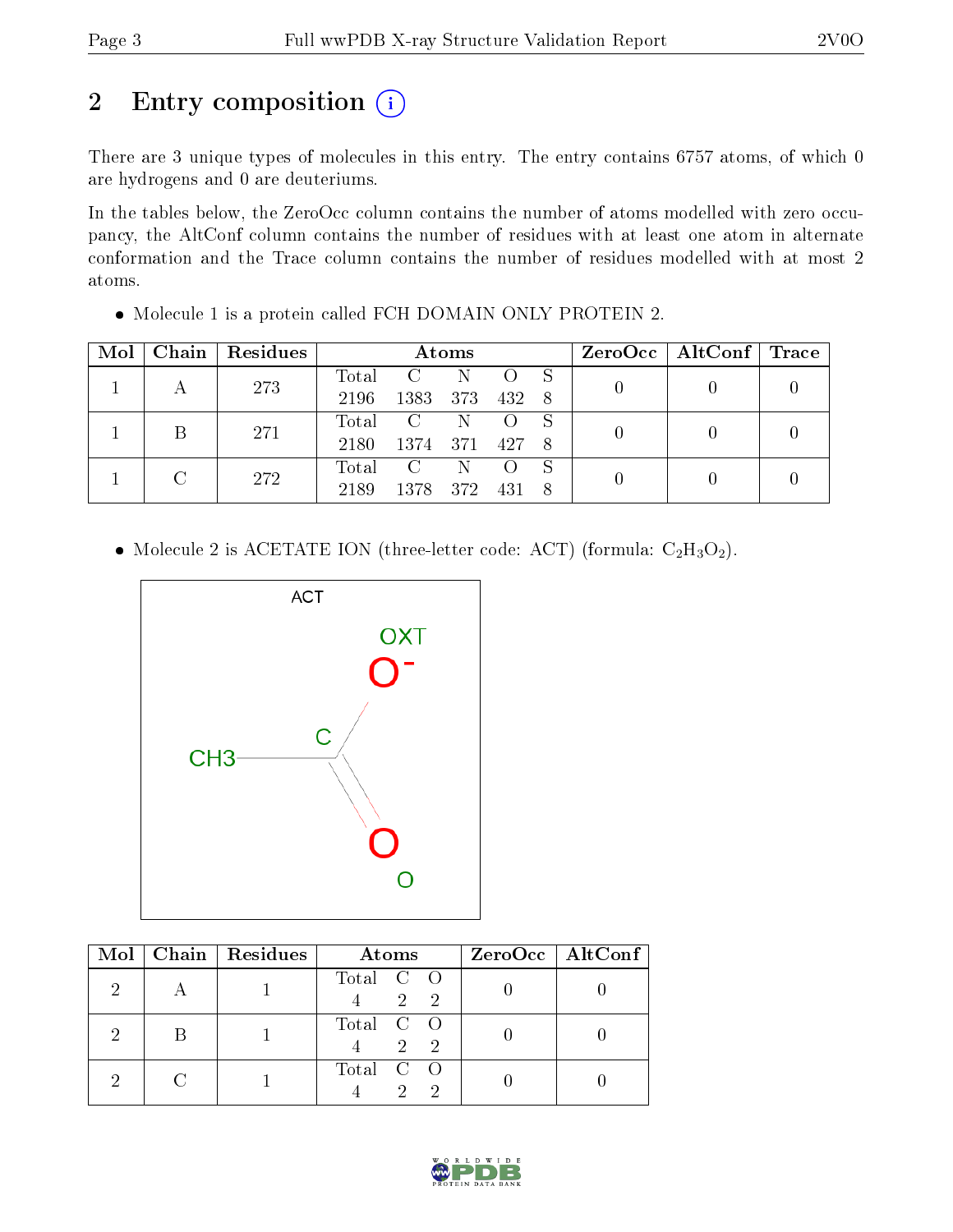$\bullet\,$  Molecule 3 is water.

| Mol | Chain | Residues | Atoms                                 | $ZeroOcc$   AltConf |
|-----|-------|----------|---------------------------------------|---------------------|
| 3   |       | 63       | Total O<br>63<br>63                   |                     |
| 3   | В     | 31       | Total<br>- 0<br>31<br>31              |                     |
| 3   |       | 86       | Total<br>$\left( \right)$<br>86<br>86 |                     |

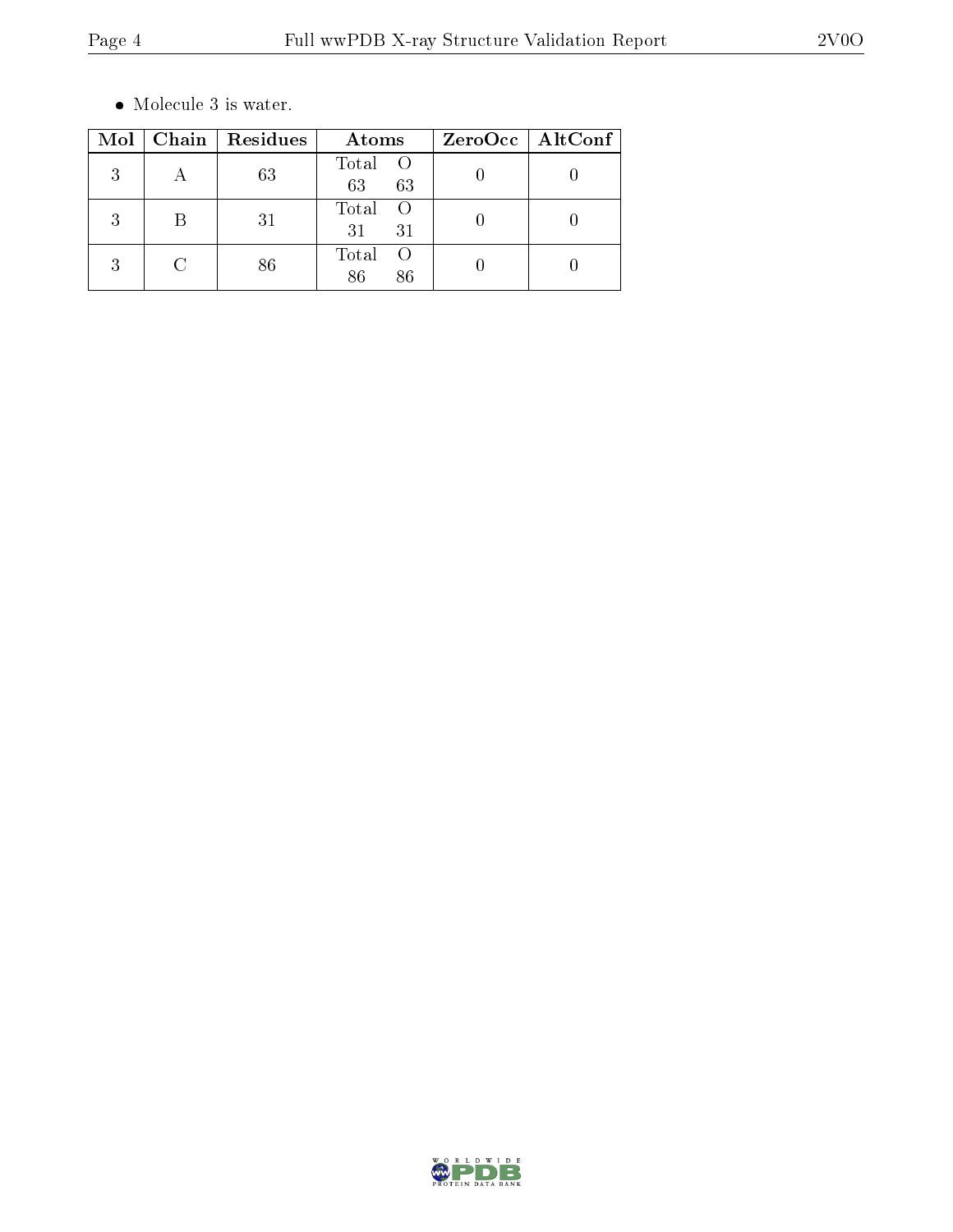## 3 Residue-property plots  $(i)$

These plots are drawn for all protein, RNA and DNA chains in the entry. The first graphic for a chain summarises the proportions of the various outlier classes displayed in the second graphic. The second graphic shows the sequence view annotated by issues in geometry and electron density. Residues are color-coded according to the number of geometric quality criteria for which they contain at least one outlier: green  $= 0$ , yellow  $= 1$ , orange  $= 2$  and red  $= 3$  or more. A red dot above a residue indicates a poor fit to the electron density (RSRZ  $> 2$ ). Stretches of 2 or more consecutive residues without any outlier are shown as a green connector. Residues present in the sample, but not in the model, are shown in grey.



• Molecule 1: FCH DOMAIN ONLY PROTEIN 2

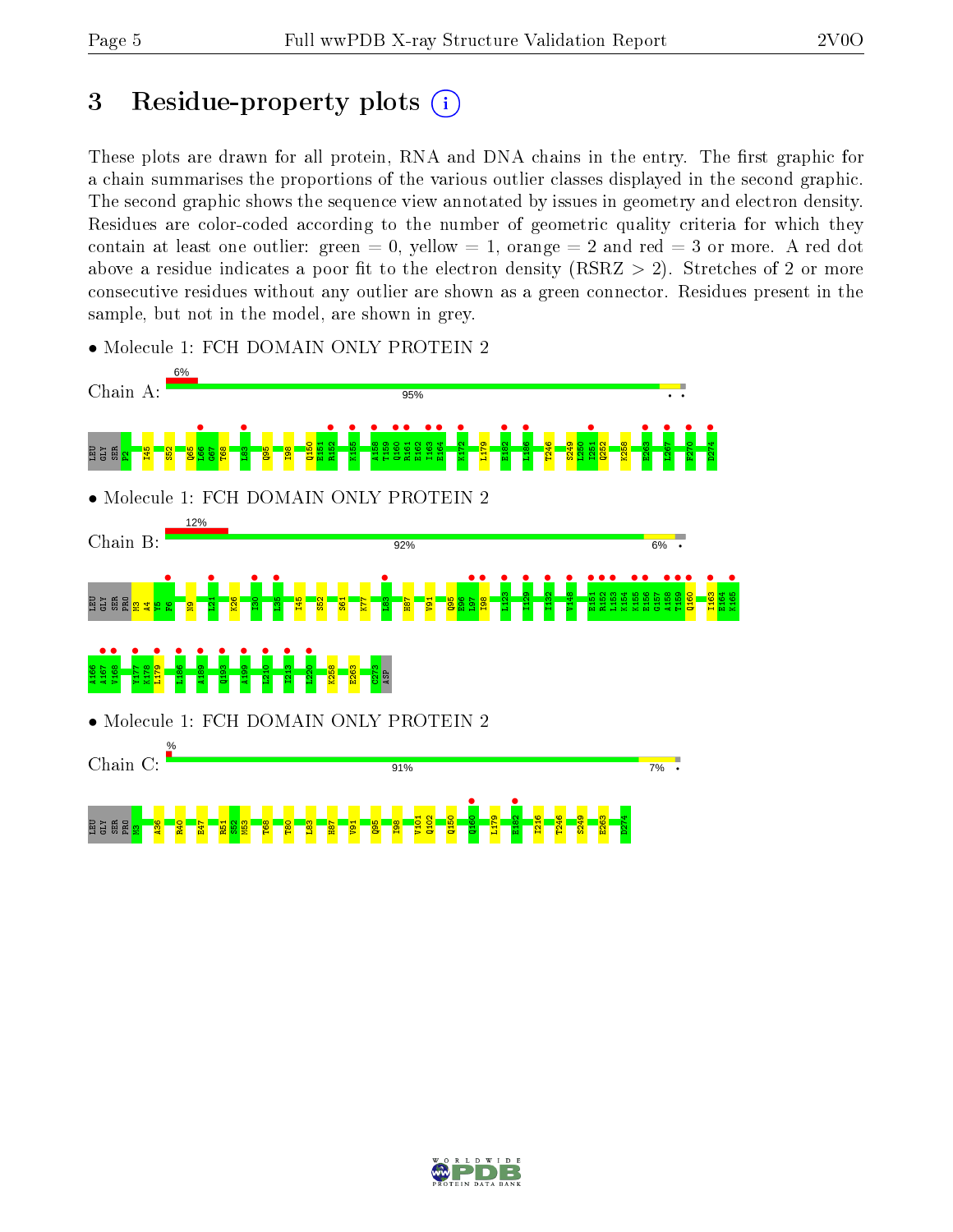# 4 Data and refinement statistics  $(i)$

| Property                                                         | Value                                              | Source     |
|------------------------------------------------------------------|----------------------------------------------------|------------|
| Space group                                                      | C121                                               | Depositor  |
| Cell constants                                                   | $65.68\text{\AA}$<br>89.91Å<br>254.44Å             |            |
| a, b, c, $\alpha$ , $\beta$ , $\gamma$                           | $90.00^\circ$<br>$110.32^{\circ}$<br>$90.00^\circ$ | Depositor  |
| Resolution $(A)$                                                 | 119.52<br>$-2.30$                                  | Depositor  |
|                                                                  | 39.56<br>$-2.30$                                   | <b>EDS</b> |
| % Data completeness                                              | 99.3 (119.52-2.30)                                 | Depositor  |
| (in resolution range)                                            | $97.5(39.56-2.30)$                                 | <b>EDS</b> |
| $\mathrm{R}_{merge}$                                             | 0.08                                               | Depositor  |
| $\mathrm{R}_{sym}$                                               | (Not available)                                    | Depositor  |
| $\langle I/\sigma(I) \rangle^{-1}$                               | $\overline{1.95}$ (at 2.29Å)                       | Xtriage    |
| Refinement program                                               | REFMAC 5.2.0019                                    | Depositor  |
|                                                                  | 0.278<br>0.316                                     | Depositor  |
| $R, R_{free}$                                                    | (Not available)<br>0.276                           | DCC        |
| $R_{free}$ test set                                              | No test flags present.                             | wwPDB-VP   |
| Wilson B-factor $(A^2)$                                          | 43.0                                               | Xtriage    |
| Anisotropy                                                       | 0.590                                              | Xtriage    |
| Bulk solvent $k_{sol}(\text{e}/\text{A}^3), B_{sol}(\text{A}^2)$ | $0.31$ , 27.8                                      | <b>EDS</b> |
| $\overline{L-test for }$ twinning <sup>2</sup>                   | $\vert > \; = 0.51, < L^2 > \; = 0.34$<br>< L      | Xtriage    |
| Estimated twinning fraction                                      | $0.136$ for $-h-2*1,-k,l$                          | Xtriage    |
| $F_o, F_c$ correlation                                           | 0.94                                               | <b>EDS</b> |
| Total number of atoms                                            | 6757                                               | wwPDB-VP   |
| Average B, all atoms $(A^2)$                                     | 65.0                                               | wwPDB-VP   |

Xtriage's analysis on translational NCS is as follows: The analyses of the Patterson function reveals a significant off-origin peak that is 25.19  $\%$  of the origin peak, indicating pseudo-translational symmetry. The chance of finding a peak of this or larger height randomly in a structure without pseudo-translational symmetry is equal to 3.3225e-03. The detected translational NCS is most likely also responsible for the elevated intensity ratio.

<sup>&</sup>lt;sup>2</sup>Theoretical values of  $\langle |L| \rangle$ ,  $\langle L^2 \rangle$  for acentric reflections are 0.5, 0.333 respectively for untwinned datasets, and 0.375, 0.2 for perfectly twinned datasets.



<span id="page-5-1"></span><span id="page-5-0"></span><sup>1</sup> Intensities estimated from amplitudes.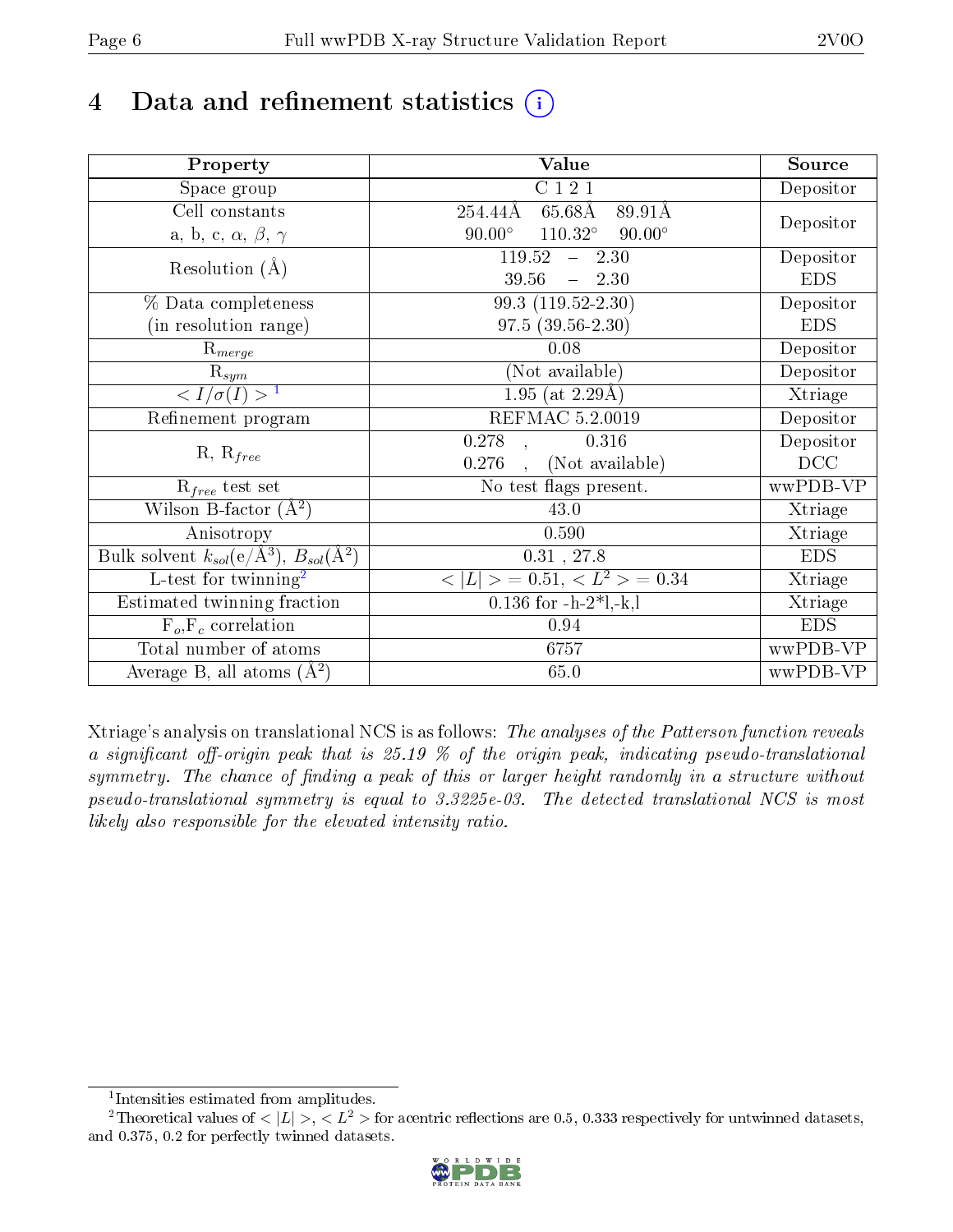## 5 Model quality  $(i)$

### 5.1 Standard geometry  $(i)$

Bond lengths and bond angles in the following residue types are not validated in this section: ACT

The Z score for a bond length (or angle) is the number of standard deviations the observed value is removed from the expected value. A bond length (or angle) with  $|Z| > 5$  is considered an outlier worth inspection. RMSZ is the root-mean-square of all Z scores of the bond lengths (or angles).

| Chain<br>Mol |        |                                             | Bond lengths |      | Bond angles      |
|--------------|--------|---------------------------------------------|--------------|------|------------------|
|              |        | <b>RMSZ</b><br>$\vert \# \vert Z \vert > 5$ |              | RMSZ | # $ Z  > 5$      |
| 1.           |        | 0.30                                        | 0/2230       | 0.40 | 0/2989           |
| 1.           | R      | 0.31                                        | 0/2213       | 0.40 | $\frac{0}{2967}$ |
|              | $\cap$ | 0.31                                        | 0/2222       | 0.42 | 0/2978           |
| All          | ΑĦ     | 0.31                                        | 6665         | 0.41 | 8934             |

There are no bond length outliers.

There are no bond angle outliers.

There are no chirality outliers.

There are no planarity outliers.

### 5.2 Too-close contacts  $(i)$

In the following table, the Non-H and H(model) columns list the number of non-hydrogen atoms and hydrogen atoms in the chain respectively. The H(added) column lists the number of hydrogen atoms added and optimized by MolProbity. The Clashes column lists the number of clashes within the asymmetric unit, whereas Symm-Clashes lists symmetry related clashes.

| Mol | Chain |      | $\mid$ Non-H $\mid$ H(model) | H(added) | Clashes | $\vert$ Symm-Clashes |
|-----|-------|------|------------------------------|----------|---------|----------------------|
|     |       | 2196 |                              | 2194     |         |                      |
|     | B     | 2180 |                              | 2182     |         |                      |
|     | ⊖     | 2189 |                              | 2188     |         |                      |
| ച   |       |      |                              | 3        |         |                      |
| 9   | В     |      |                              | 3        |         |                      |
| ച   | ( )   |      |                              | З        |         |                      |
| 3   |       | 63   |                              |          |         |                      |
| ച   | B     | 31   |                              |          |         |                      |
|     | U.    | 86   |                              |          |         |                      |
|     | AШ    | 6757 |                              | 6573     | 20      |                      |

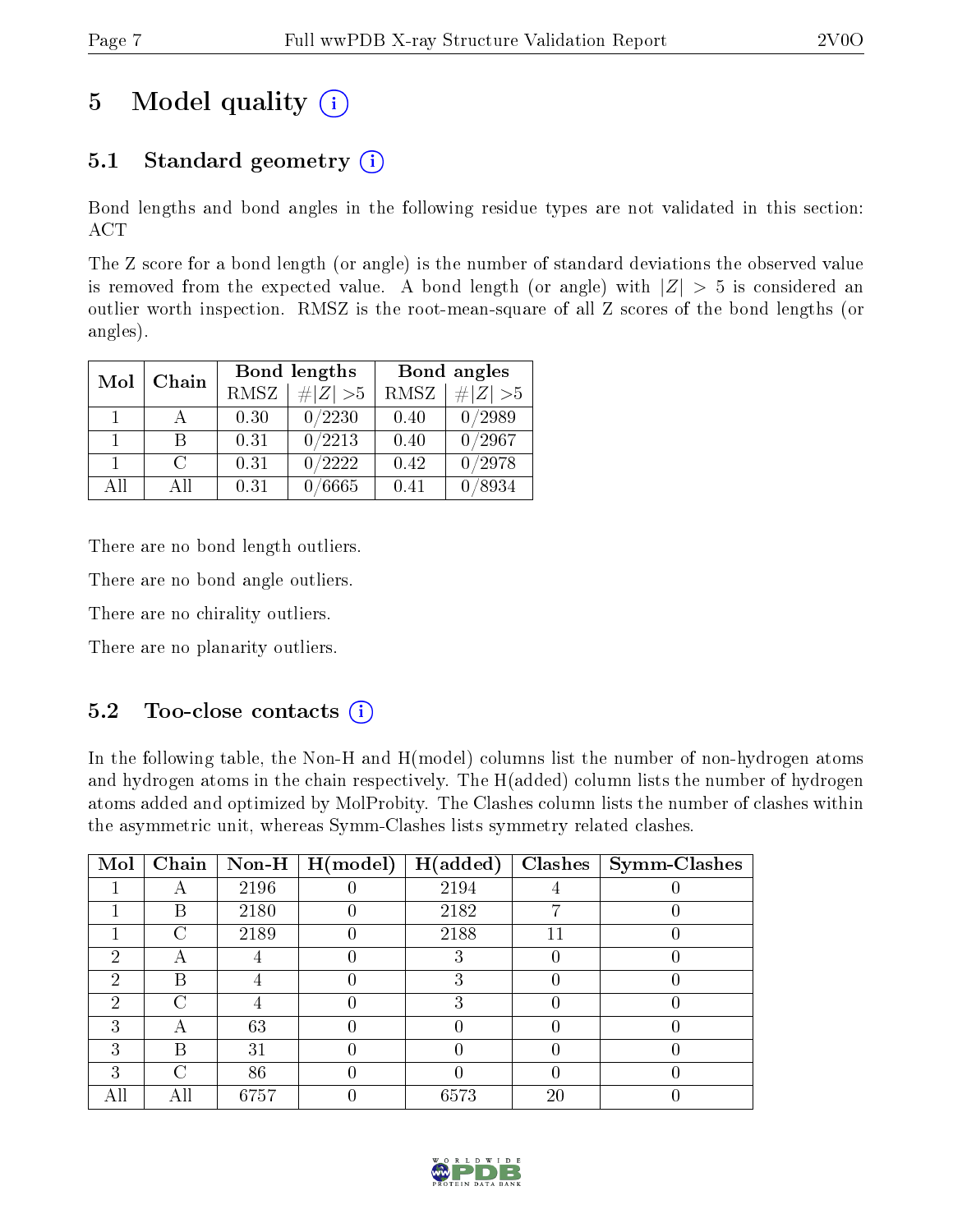The all-atom clashscore is defined as the number of clashes found per 1000 atoms (including hydrogen atoms). The all-atom clashscore for this structure is 2.

|            |  |  | All (20) close contacts within the same asymmetric unit are listed below, sorted by their clash |  |  |  |  |
|------------|--|--|-------------------------------------------------------------------------------------------------|--|--|--|--|
| magnitude. |  |  |                                                                                                 |  |  |  |  |

| Atom-1                | Atom-2             | Interatomic    | Clash         |
|-----------------------|--------------------|----------------|---------------|
|                       |                    | distance $(A)$ | overlap $(A)$ |
| 1:C:98:ILE:HG22       | 1:C:102:GLN:HE21   | 1.61           | 0.65          |
| 1:B:61:SER:HB3        | 1:B:77:LYS:HD2     | 1.84           | 0.58          |
| 1: A:52: SER:HB3      | 1:B:45:ILE:HG12    | 1.92           | 0.51          |
| 1:C:53:MET:HE2        | 1:C:83:LEU:HD23    | 1.94           | 0.48          |
| 1:C:53:MET:HE3        | 1:C:80:THR:HG23    | 1.94           | 0.48          |
| 1: A:95: GLN: HA      | 1: A:98: ILE: HD12 | 1.96           | 0.47          |
| 1:C:47:GLU:O          | 1:C:51:ARG:HG2     | 2.15           | 0.47          |
| 1:B:3:MET:HG2         | 1:B:4:ALA:H        | 1.80           | 0.46          |
| 1:B:87:HIS:O          | 1:B:91:VAL:HG23    | 2.15           | 0.46          |
| $1:C:246$ : THR: HG23 | 1:C:249:SER:H      | 1.81           | 0.46          |
| 1:B:95:GLN:HA         | 1:B:98:ILE:HD12    | 1.98           | 0.45          |
| 1:C:263:GLU:H         | 1:C:263:GLU:CD     | 2.20           | 0.45          |
| 1:C:95:GLN:HA         | 1:C:98:ILE:HD12    | 1.99           | 0.45          |
| 1:C:87:HIS:O          | 1:C:91:VAL:HG23    | 2.17           | 0.45          |
| 1:B:160:GLN:HA        | 1:B:163:ILE:HD12   | 1.99           | 0.44          |
| 1: A:246:THR:HG23     | 1:A:249:SER:H      | 1.82           | 0.44          |
| 1:C:53:MET:CE         | 1:C:80:THR:HG23    | 2.49           | 0.42          |
| 1:C:101:VAL:HG22      | 1:C:216:ILE:HG21   | 2.03           | 0.40          |
| 1:C:36:ALA:O          | 1:C:40:ARG:HB2     | 2.20           | 0.40          |
| 1: A: 45: ILE: HG12   | 1:B:52:SER:HB3     | 2.03           | 0.40          |

There are no symmetry-related clashes.

### 5.3 Torsion angles (i)

#### 5.3.1 Protein backbone (i)

In the following table, the Percentiles column shows the percent Ramachandran outliers of the chain as a percentile score with respect to all X-ray entries followed by that with respect to entries of similar resolution.

The Analysed column shows the number of residues for which the backbone conformation was analysed, and the total number of residues.

| Mol   Chain | Analysed                           |  | Favoured   Allowed   Outliers   Percentiles |                                                          |  |  |
|-------------|------------------------------------|--|---------------------------------------------|----------------------------------------------------------|--|--|
|             | 271/276 (98%)   269 (99%)   2 (1%) |  |                                             | $\begin{array}{ c c c }\n\hline\n100 & 100\n\end{array}$ |  |  |

Continued on next page...

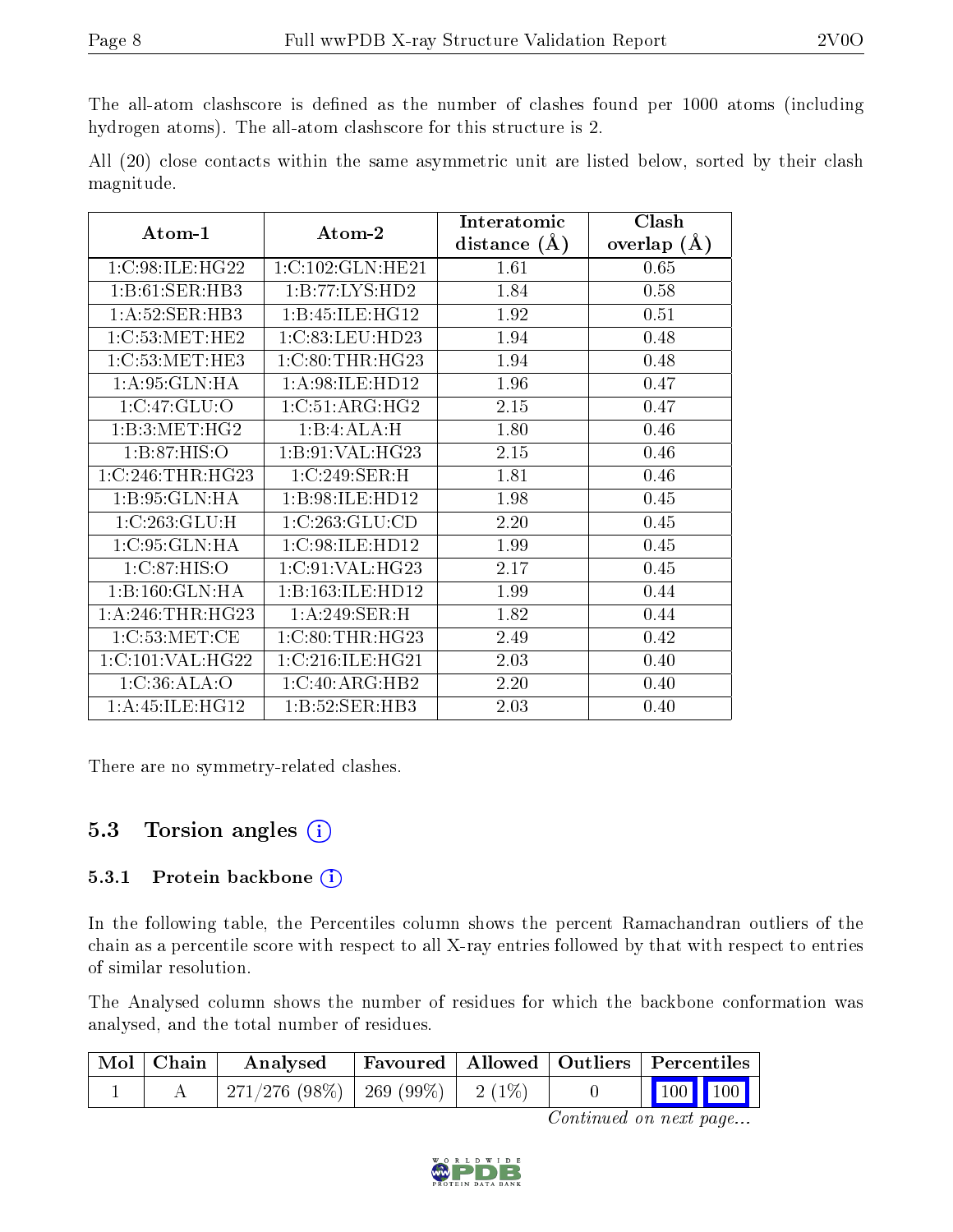| contentation provided page |       |                               |                               |           |  |             |                                 |  |  |  |
|----------------------------|-------|-------------------------------|-------------------------------|-----------|--|-------------|---------------------------------|--|--|--|
| Mol                        | Chain | Analysed                      | Favoured   Allowed   Outliers |           |  | Percentiles |                                 |  |  |  |
|                            |       | $269/276(98\%)$               | $\pm 264$ (98%)               | $5(2\%)$  |  |             | 100 100                         |  |  |  |
|                            |       | $270/276$ (98\%)   266 (98\%) |                               | $4(2\%)$  |  |             | $\vert$ 100 $\vert$ 100 $\vert$ |  |  |  |
| All                        | All   | $810/828$ (98\%)   799 (99\%) |                               | $11(1\%)$ |  | $\vert$ 100 | $\blacksquare$ 100              |  |  |  |

Continued from previous page...

There are no Ramachandran outliers to report.

#### 5.3.2 Protein sidechains  $(i)$

In the following table, the Percentiles column shows the percent sidechain outliers of the chain as a percentile score with respect to all X-ray entries followed by that with respect to entries of similar resolution.

The Analysed column shows the number of residues for which the sidechain conformation was analysed, and the total number of residues.

| Mol | Chain   | Analysed        | Outliers<br>Rotameric |            | Percentiles |  |  |
|-----|---------|-----------------|-----------------------|------------|-------------|--|--|
|     | A       | $238/240(99\%)$ | $232(98\%)$           | 6 $(2\%)$  | 65<br>47    |  |  |
|     | Β       | $236/240(98\%)$ | 231 $(98\%)$          | $5(2\%)$   | 53<br>70    |  |  |
|     | $\rm C$ | $237/240(99\%)$ | 234 $(99\%)$          | $3(1\%)$   | 82<br>69    |  |  |
| All | All     | $711/720$ (99%) | 697 (98%)             | 14 $(2\%)$ | 72<br>55    |  |  |

All (14) residues with a non-rotameric sidechain are listed below:

| Mol            | Chain              | Res | Type             |
|----------------|--------------------|-----|------------------|
| $\mathbf{1}$   | A                  | 65  | <b>GLN</b>       |
| $\overline{1}$ | $\overline{A}$     | 68  | THR              |
| $\mathbf{1}$   | $\boldsymbol{A}$   | 150 | <b>GLN</b>       |
| $\overline{1}$ | $\overline{A}$     | 179 | LEU              |
| $\overline{1}$ | $\boldsymbol{A}$   | 252 | <b>GLN</b>       |
| $\overline{1}$ | $\overline{\rm A}$ | 258 | <b>LYS</b>       |
| $\mathbf{1}$   | B                  | 9   | <b>ASN</b>       |
| $\mathbf{1}$   | B                  | 26  | $LY\overline{S}$ |
| $\mathbf{1}$   | B                  | 179 | LEU              |
| $\mathbf{1}$   | B                  | 258 | <b>LYS</b>       |
| $\mathbf{1}$   | B                  | 263 | GLU              |
| $\mathbf 1$    | $\overline{C}$     | 68  | THR              |
| 1              | $\overline{C}$     | 150 | GLN              |
| 1              | $\overline{C}$     | 179 | LEU              |

Some sidechains can be flipped to improve hydrogen bonding and reduce clashes. All (8) such

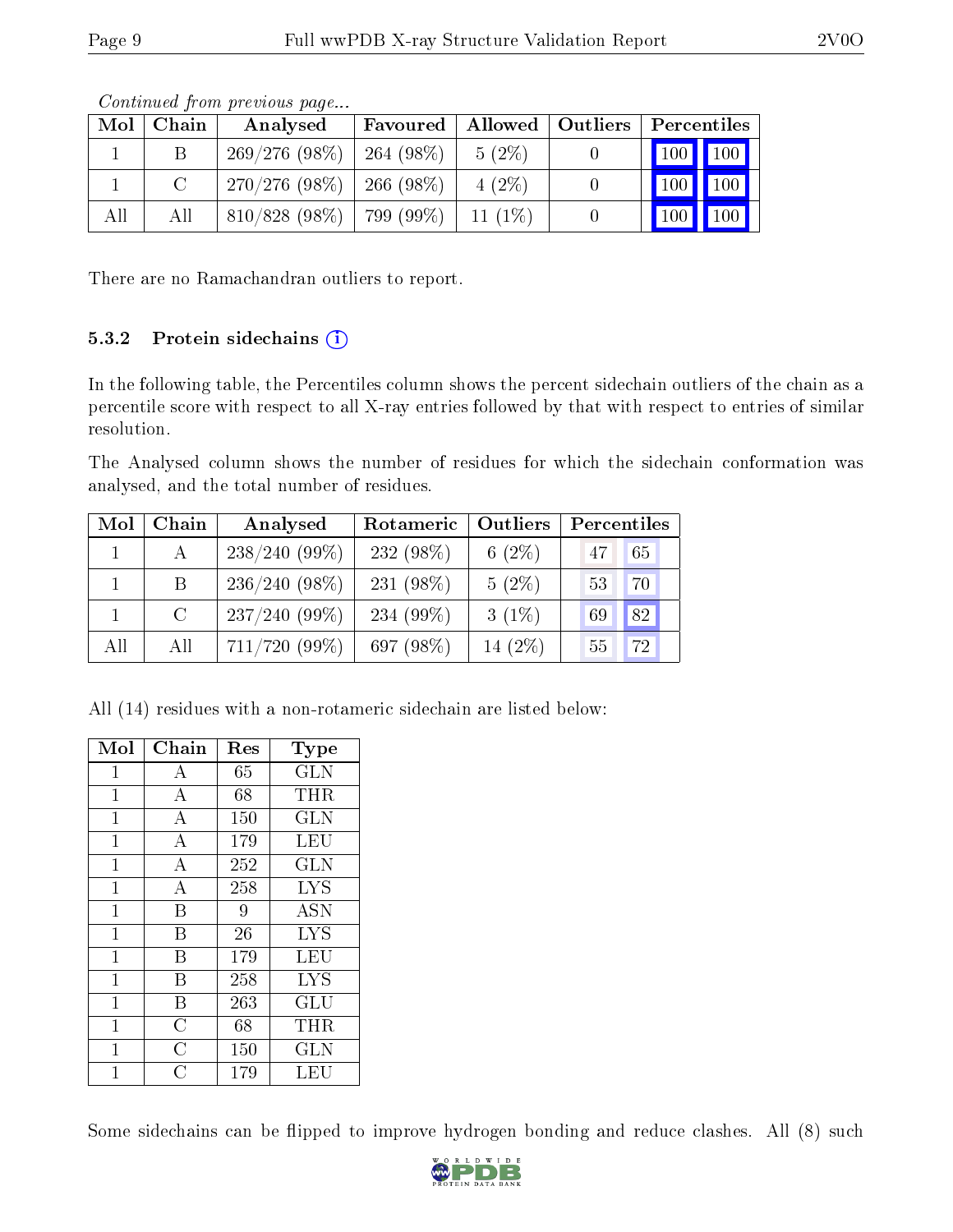sidechains are listed below:

| Mol | Chain | Res | <b>Type</b>               |
|-----|-------|-----|---------------------------|
|     |       | 15  | $\overline{\mathrm{ASN}}$ |
|     |       | 23  | HIS                       |
|     |       | 65  | <b>GLN</b>                |
|     | А     | 127 | <b>GLN</b>                |
|     |       | 134 | <b>GLN</b>                |
|     | R     | 112 | HIS                       |
|     | C     | 23  | HIS                       |
|     |       | 102 | <b>GLN</b>                |

#### 5.3.3 RNA (1)

There are no RNA molecules in this entry.

### 5.4 Non-standard residues in protein, DNA, RNA chains (i)

There are no non-standard protein/DNA/RNA residues in this entry.

#### 5.5 Carbohydrates (i)

There are no carbohydrates in this entry.

### 5.6 Ligand geometry  $(i)$

3 ligands are modelled in this entry.

In the following table, the Counts columns list the number of bonds (or angles) for which Mogul statistics could be retrieved, the number of bonds (or angles) that are observed in the model and the number of bonds (or angles) that are defined in the Chemical Component Dictionary. The Link column lists molecule types, if any, to which the group is linked. The Z score for a bond length (or angle) is the number of standard deviations the observed value is removed from the expected value. A bond length (or angle) with  $|Z| > 2$  is considered an outlier worth inspection. RMSZ is the root-mean-square of all Z scores of the bond lengths (or angles).

| Mol | Type       | Chain | Res  | Link                         | Bond lengths |            |        |       | Bond angles |  |
|-----|------------|-------|------|------------------------------|--------------|------------|--------|-------|-------------|--|
|     |            |       |      | Counts                       | RMSZ         | # Z <br>>2 | Counts | RMSZ  | H Z         |  |
|     |            |       | 1275 | $\overline{\phantom{a}}$     | 1,3,3        | 1.29       |        | 0.3.3 | 0.00        |  |
| ച   | <b>ACT</b> |       | 1275 | $\overline{\phantom{0}}$     | 1,3,3        | 1.15       |        | 0.3.3 | 0.00        |  |
| ച   | ACT        |       | 1275 | $\qquad \qquad \blacksquare$ | 1,3,3        | $1.31\,$   |        | 0.3.3 | 0.00        |  |

There are no bond length outliers.

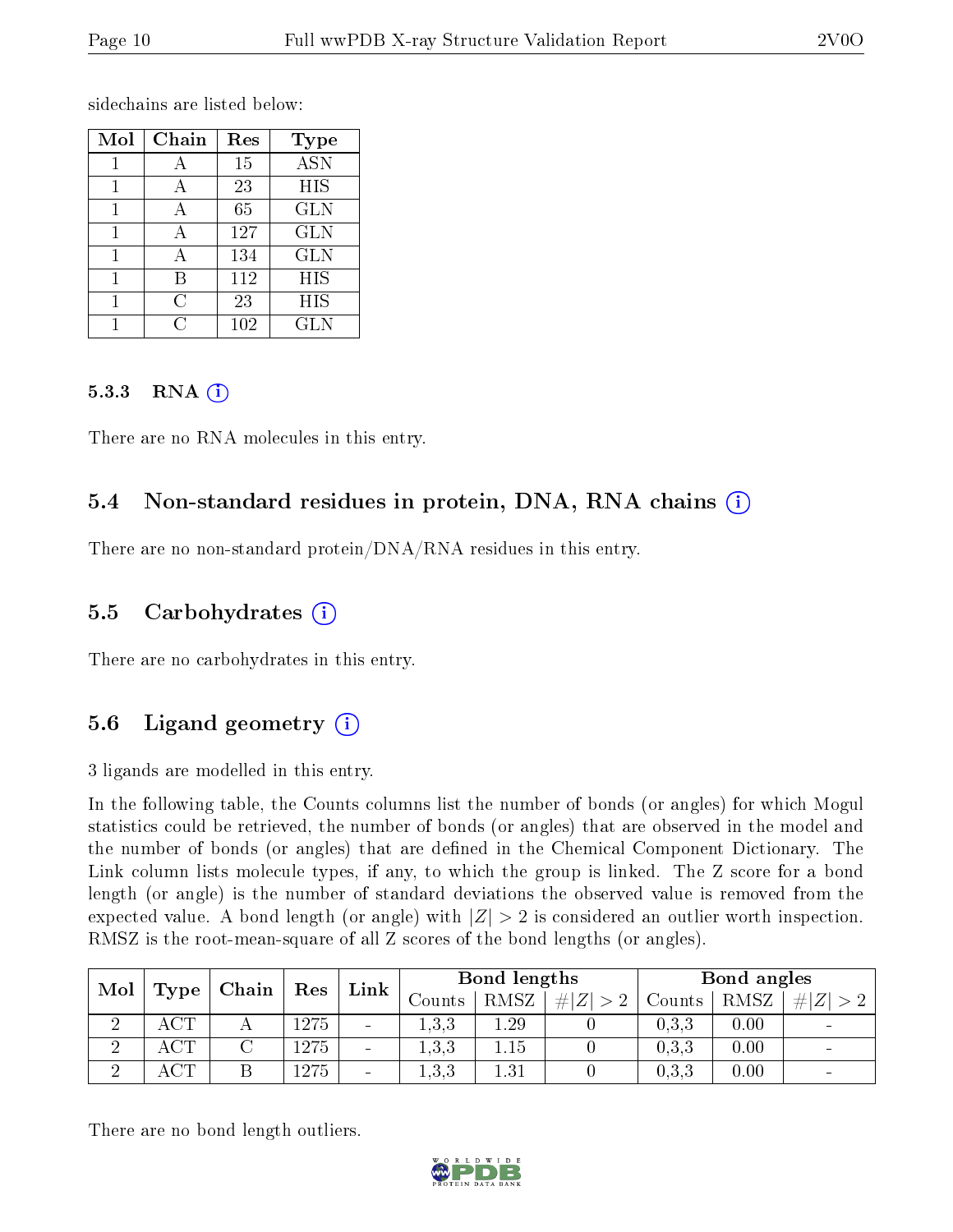There are no bond angle outliers. There are no chirality outliers. There are no torsion outliers. There are no ring outliers. No monomer is involved in short contacts.

### 5.7 [O](https://www.wwpdb.org/validation/2017/XrayValidationReportHelp#nonstandard_residues_and_ligands)ther polymers (i)

There are no such residues in this entry.

### 5.8 Polymer linkage issues (i)

There are no chain breaks in this entry.

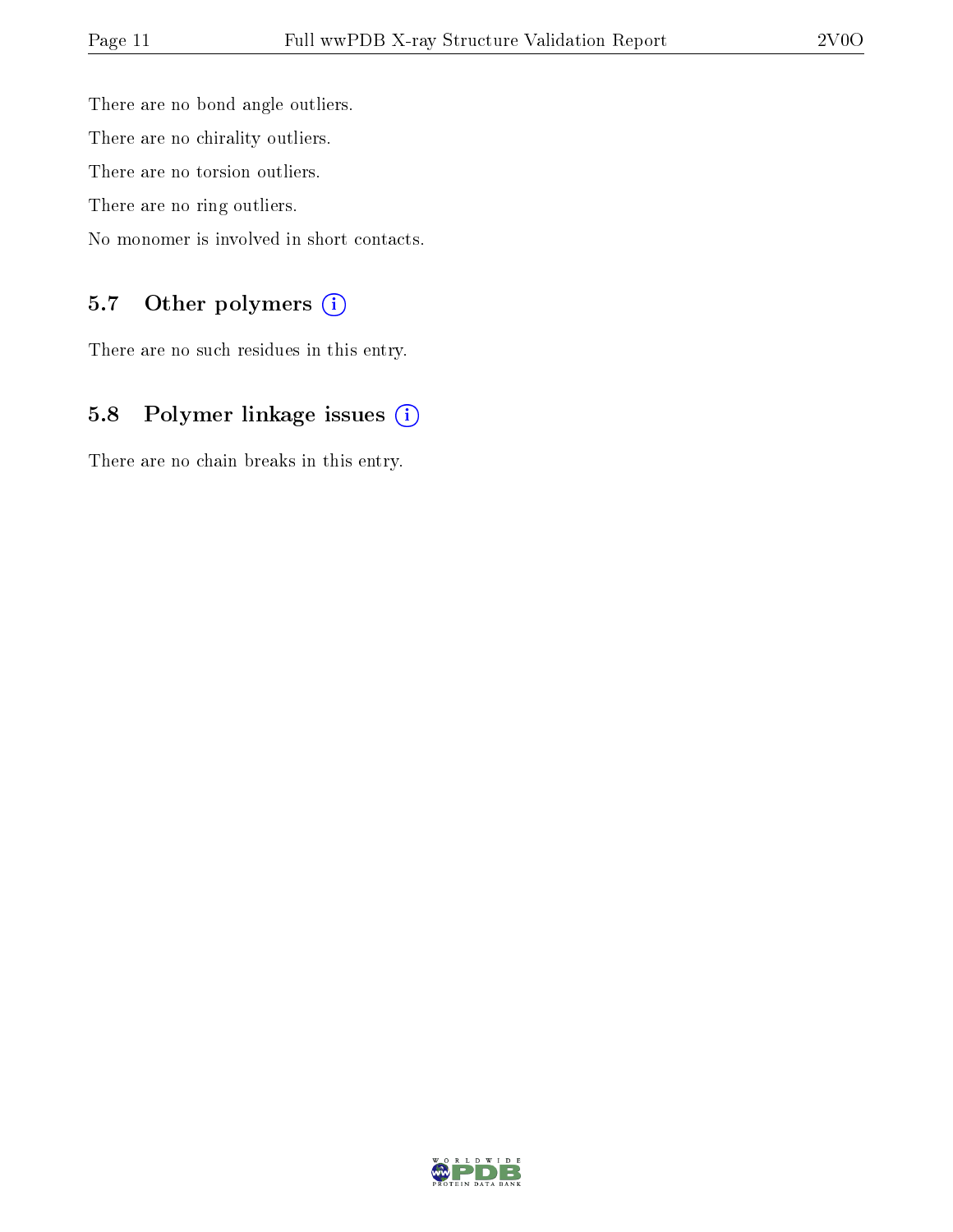## 6 Fit of model and data  $(i)$

### 6.1 Protein, DNA and RNA chains  $(i)$

In the following table, the column labelled  $#RSRZ> 2'$  contains the number (and percentage) of RSRZ outliers, followed by percent RSRZ outliers for the chain as percentile scores relative to all X-ray entries and entries of similar resolution. The OWAB column contains the minimum, median,  $95<sup>th</sup>$  percentile and maximum values of the occupancy-weighted average B-factor per residue. The column labelled ' $Q< 0.9$ ' lists the number of (and percentage) of residues with an average occupancy less than 0.9.

| Mol | Chain     | Analysed        | ${ <\hspace{-1.5pt}{\mathrm{RSRZ}} \hspace{-1.5pt}>}$ | $\#\text{RSRZ}\text{>2}$         | $OWAB(A^2)$      | $\rm Q\textcolor{black}{<}0.9$ |
|-----|-----------|-----------------|-------------------------------------------------------|----------------------------------|------------------|--------------------------------|
|     |           | $273/276(98\%)$ | 0.74                                                  | 17 $(6%)$<br>26<br><sup>20</sup> | 37, 63, 99, 109  |                                |
|     | B         | $271/276(98\%)$ | 0.99                                                  | $\boxed{6}$<br>32 $(11\%)$ 4     | 39, 77, 110, 114 |                                |
|     | $\bigcap$ | $272/276(98\%)$ | 0.45                                                  | 91 <br>$2(0\%)$ 87               | 33, 53, 84, 89   |                                |
| All | All       | 816/828 (98%)   | 0.72                                                  | 51 $(6\%)$<br>20<br>25           | 33, 62, 103, 114 |                                |

All (51) RSRZ outliers are listed below:

| Mol            | Chain                   | Res        | Type                    | <b>RSRZ</b>      |
|----------------|-------------------------|------------|-------------------------|------------------|
| $\mathbf{1}$   | B                       | 163        | ILE                     | 6.7              |
| $\mathbf{1}$   | B                       | 151        | <b>GLU</b>              | $6.\overline{2}$ |
| $\overline{1}$ | B                       | 152        | $\rm{ARG}$              | $5.6\,$          |
| $\overline{1}$ | $\overline{\mathrm{B}}$ | 186        | <b>LEU</b>              | $5.\overline{0}$ |
| $\overline{1}$ | $\boldsymbol{B}$        | 155        | <b>LYS</b>              | 4.9              |
| $\overline{1}$ | $\overline{\rm C}$      | 160        | $\overline{\text{GLN}}$ | $\overline{4.2}$ |
| $\overline{1}$ | A                       | 161        | $\rm{ARG}$              | $3.9\,$          |
| $\overline{1}$ | $\overline{\rm A}$      | 155        | <b>LYS</b>              | 3.8              |
| $\overline{1}$ | $\boldsymbol{B}$        | 156        | $\overline{\text{GLU}}$ | $3.6\,$          |
| $\overline{1}$ | Β                       | 160        | <b>GLN</b>              | 3.5              |
| $\overline{1}$ | $\overline{\rm A}$      | 163        | ILE                     | 3.4              |
| $\mathbf{1}$   | $\boldsymbol{B}$        | 168        | <b>VAL</b>              | 3.3              |
| $\overline{1}$ | $\boldsymbol{A}$        | 164        | <b>GLU</b>              | $\overline{3.3}$ |
| $\overline{1}$ | $\overline{\rm A}$      | 270        | PHE                     | 3.3              |
| $\overline{1}$ | $\boldsymbol{B}$        | $\sqrt{6}$ | PHE                     | 3.2              |
| $\overline{1}$ | $\overline{\rm A}$      | 267        | LEU                     | $\overline{2.9}$ |
| $\overline{1}$ | $\boldsymbol{B}$        | 129        | ILE                     | 2.9              |
| $\overline{1}$ | $\boldsymbol{B}$        | 167        | $\overline{\rm ALA}$    | $2.9\,$          |
| $\overline{1}$ | $\boldsymbol{B}$        | 159        | THR                     | $2.9\,$          |
| $\mathbf{1}$   | $\boldsymbol{A}$        | 182        | GLU                     | 2.8              |
| $\overline{1}$ | Β                       | 220        | LEU                     | $2.8\,$          |
| $\overline{1}$ | B                       | 193        | GLN                     | $2.\overline{7}$ |
| $\mathbf{1}$   | А                       | 186        | LEU                     | 2.7              |

Continued on next page...

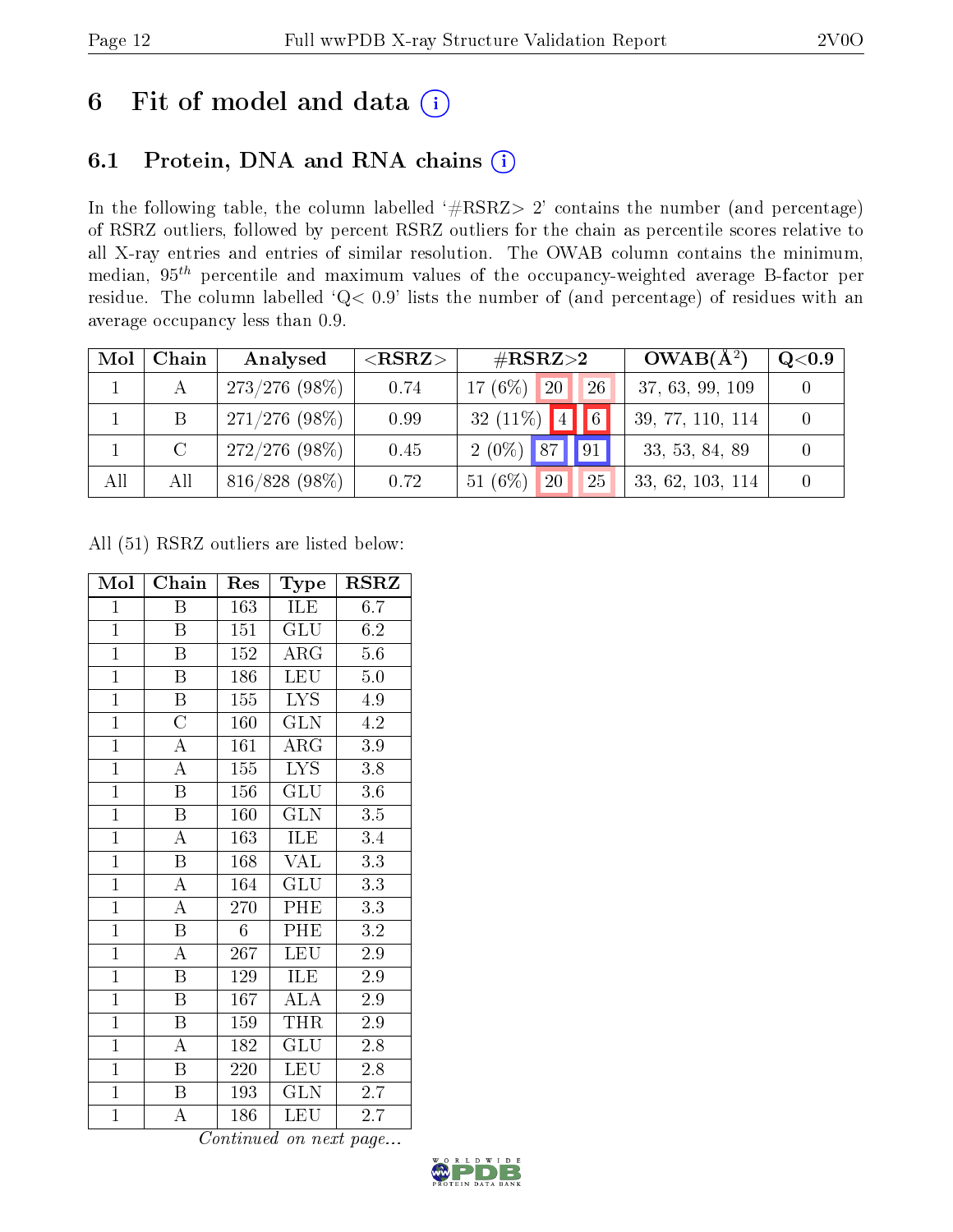| Mol            | Chain                   | Res              | Type                      | $_{\rm RSRZ}$    |
|----------------|-------------------------|------------------|---------------------------|------------------|
| $\mathbf{1}$   | $\overline{B}$          | <sup>179</sup>   | <b>LEU</b>                | 2.6              |
| $\overline{1}$ | $\, {\bf B}$            | 158              | ALA                       | 2.6              |
| $\overline{1}$ | $\overline{\rm A}$      | 160              | $\overline{\text{GLN}}$   | $\overline{2.6}$ |
| $\overline{1}$ | $\boldsymbol{B}$        | 210              | <b>LEU</b>                | $2.6\,$          |
| $\overline{1}$ | $\overline{\mathrm{B}}$ | $\overline{97}$  | LEU                       | $\overline{2.5}$ |
| $\mathbf{1}$   | $\boldsymbol{A}$        | 274              | <b>ASP</b>                | $2.5\,$          |
| $\overline{1}$ | $\boldsymbol{B}$        | 213              | ILE                       | $2.5\,$          |
| $\overline{1}$ | $\overline{\mathrm{B}}$ | 199              | <b>ALA</b>                | $\overline{2}.4$ |
| $\overline{1}$ | $\overline{\mathrm{B}}$ | $\overline{21}$  | LEU                       | 2.4              |
| $\overline{1}$ | $\overline{\mathrm{B}}$ | $\overline{35}$  | $\overline{\text{LEU}}$   | $\overline{2.3}$ |
| $\overline{1}$ | $\overline{\mathbf{B}}$ | $153\,$          | <b>LEU</b>                | $\overline{2.3}$ |
| $\overline{1}$ | $\overline{\rm C}$      | 182              | $\overline{\mathrm{GLU}}$ | $\overline{2.3}$ |
| $\overline{1}$ | $\overline{\mathrm{B}}$ | 83               | <b>LEU</b>                | $\overline{2.3}$ |
| $\overline{1}$ | $\, {\bf B}$            | 165              | $\overline{\text{LYS}}$   | $2.\overline{3}$ |
| $\overline{1}$ | $\overline{A}$          | $\overline{263}$ | $\overline{\mathrm{GLU}}$ | $\overline{2.3}$ |
| $\overline{1}$ | $\overline{\mathrm{B}}$ | 123              | <b>LEU</b>                | $\overline{2.2}$ |
| $\overline{1}$ | $\overline{\rm A}$      | 158              | $\overline{\text{ALA}}$   | $\overline{2.2}$ |
| $\overline{1}$ | $\overline{\mathbf{B}}$ | 132              | ILE                       | $\overline{2.2}$ |
| $\overline{1}$ | $\overline{\rm A}$      | 66               | LEU                       | $2.\overline{2}$ |
| $\overline{1}$ | $\overline{\mathrm{B}}$ | 177              | $\overline{\text{TYR}}$   | $\overline{2.2}$ |
| $\overline{1}$ | $\overline{\mathrm{B}}$ | 148              | <b>VAL</b>                | $2\overline{.2}$ |
| $\overline{1}$ | $\overline{A}$          | $\overline{251}$ | <b>ILE</b>                | $\overline{2.2}$ |
| $\overline{1}$ | A                       | 83               | $\overline{\text{LEU}}$   | $\overline{2.2}$ |
| $\overline{1}$ | $\overline{\mathrm{B}}$ | 189              | $\overline{\text{ALA}}$   | $\overline{2.1}$ |
| $\overline{1}$ | $\overline{\mathbf{A}}$ | $\overline{152}$ | $\overline{\rm ARG}$      | $\overline{2.1}$ |
| $\overline{1}$ | $\overline{\mathrm{B}}$ | 30               | ILE                       | 2.1              |
| $\overline{1}$ | $\overline{\mathrm{B}}$ | 98               | ILE                       | $2.0\,$          |
| $\overline{1}$ | A                       | 172              | $\overline{\text{LYS}}$   | 2.0              |

Continued from previous page...

### 6.2 Non-standard residues in protein, DNA, RNA chains (i)

There are no non-standard protein/DNA/RNA residues in this entry.

#### 6.3 Carbohydrates  $(i)$

There are no carbohydrates in this entry.

#### 6.4 Ligands (i)

In the following table, the Atoms column lists the number of modelled atoms in the group and the number defined in the chemical component dictionary. The B-factors column lists the minimum,